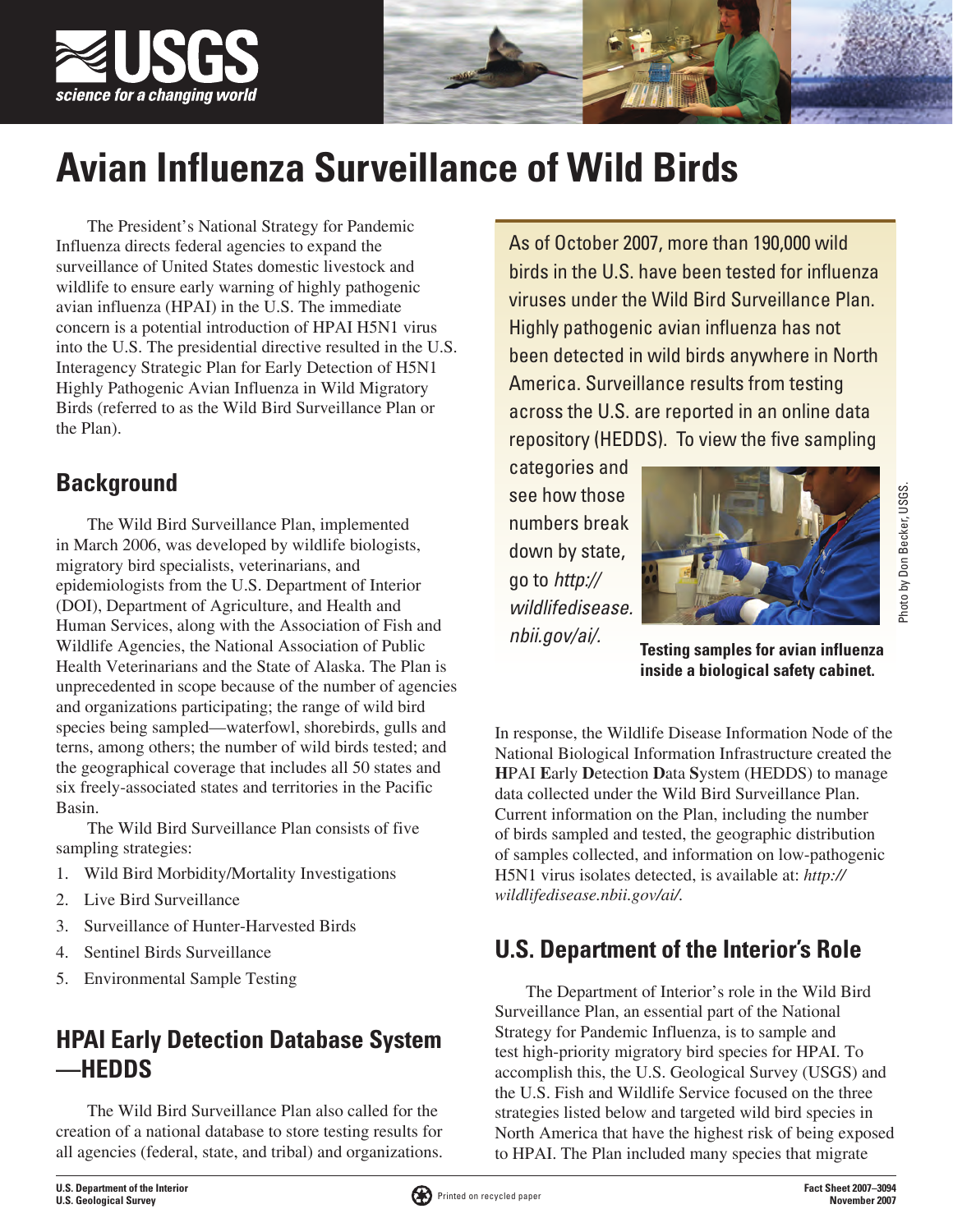| Sampling strategy results from Interagency Wild Bird Surveillance Plan, April 2006- |  |
|-------------------------------------------------------------------------------------|--|
| October 2007 (reported in HEDDS).                                                   |  |

| <b>Sampling strategy</b>                  | <b>Number of birds</b><br>tested | <b>HPAI H5N1 found</b> |
|-------------------------------------------|----------------------------------|------------------------|
| Wild Bird Mortality Investigations        | 3,181                            | N <sub>0</sub>         |
| Live Bird Surveillance                    | 63,371                           | N <sub>0</sub>         |
| <b>Hunter-Harvested Bird Surveillance</b> | 68,191                           | N <sub>0</sub>         |
| <b>Sentinel Birds</b>                     | 579                              | N <sub>0</sub>         |
| <b>Environmental Sample Testing</b>       | 53,394                           | N <sub>0</sub>         |
| <b>Total</b>                              | 193,716                          |                        |



**Number of samples reported by state to the HPAI Early Detection Database System, April 2006–October 2007.** 

directly between Asia and North America. The USGS National Wildlife Health Center performs laboratory testing of birds from DOI lands and is the lead agency for investigating wild bird mortality events throughout the United States.

#### **Wild Bird Mortality Investigations**

Sick and dead wild birds have frequently been the first indication of the introduction of HPAI H5N1. As of October 2007, more than 3,000 birds that were found dead have been tested for avian influenza. Between April 2006 and October 2007, USGS investigated a total of 172 separate events of wild bird mortality and disease from across the United States. Of these, 36 were large-scale events where more than 500 birds perished. None of the mortality events were found to be caused by HPAI H5N1.



**U.S. Fish and Wildlife Service employees collecting a sample from a tundra swan in Alaska to test for avian influenza.**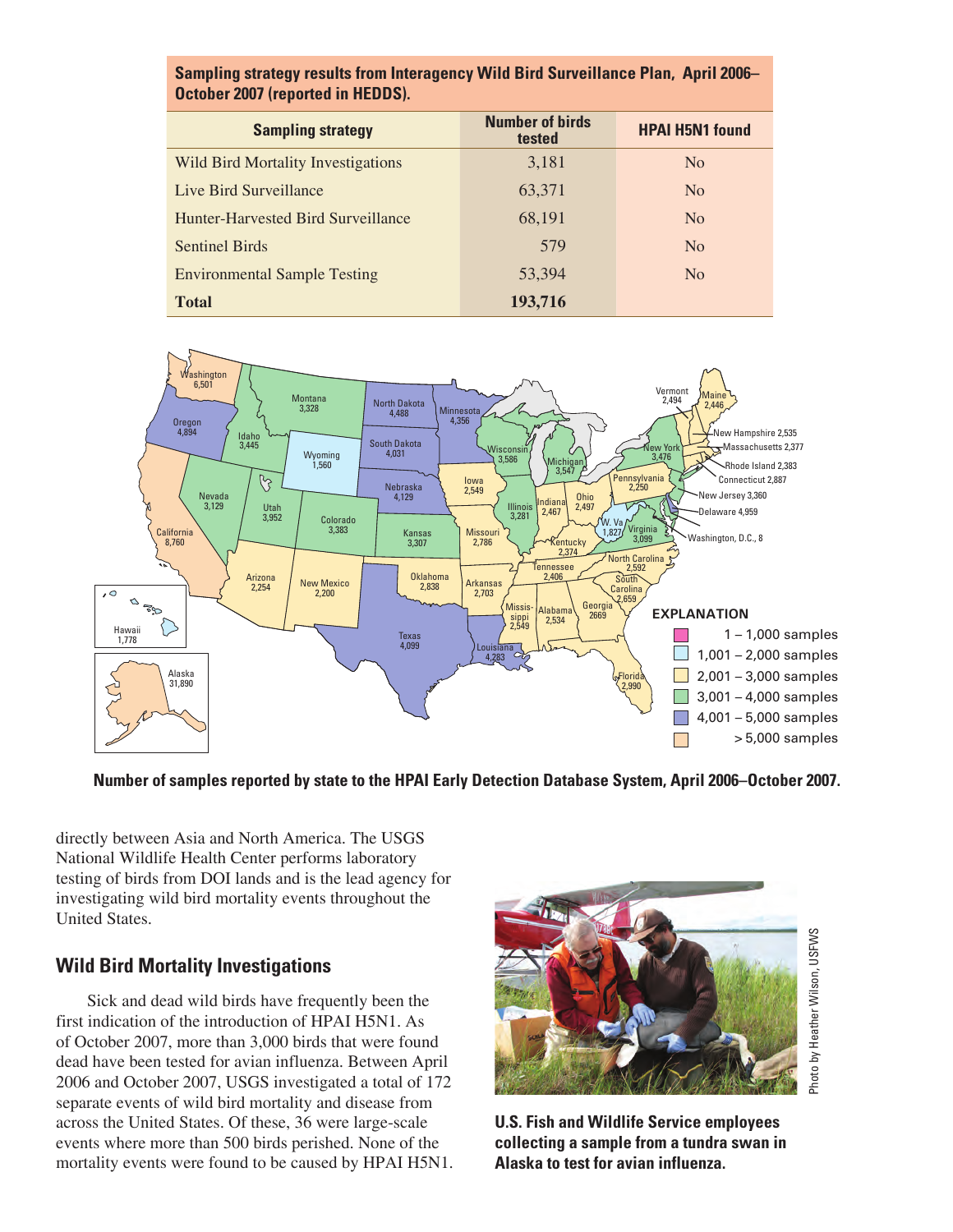#### **Live Bird Surveillance**

Scientists collected samples from live birds known to migrate between Asia, where HPAI H5N1 is known to occur, and North America. Samples were also collected from species that co-mingle with these intercontinental migrants. No highly pathogenic H5N1 viruses were found, but normally occurring low pathogenicity viruses were found in nearly 2% of the birds examined. Of the samples tested to date, a number of H5 avian influenza subtypes have been identified. None of these viruses have been found to be highly pathogenic H5N1.

> **Northern pintail ducks are one of the high-priority species specified in the Plan for avian influenza testing.**

#### **Surveillance of Hunter-Harvested Birds**

DOI samples were also collected from hunterharvested birds, primarily waterfowl in Alaska and the Pacific Flyway. Alaska was chosen for the initial focus of surveillance because it is a major crossroad for several migratory flyways used by species that travel directly to Alaska from Southeast Asia or the Australasian Flyway. Spring hunting in Alaska is an important aspect of subsistence for many Native Alaskans and represents some of the earliest opportunities to test birds recently returning to North America. Samples from approximately 6,700 wild birds taken by participating Native Alaskan subsistence hunters were tested as part of the Wild Bird Surveillance Plan. The regular autumn waterfowl hunt represented another opportunity to test additional birds for HPAI in Alaska and other states.



**Potential pathways of avian influenza introduction from Asia to North America.**

While no highly pathogenic avian influenza has been detected in the U.S., several hundred low pathogenic avian influenza viruses have been isolated during the surveillance program, as expected. These viruses are commonly found in wild birds and their detection provides scientists with data that greatly improves our understanding of the role that wild birds play in the global movement of avian influenza.



**Global cycle of avian influenza viruses in animals.**